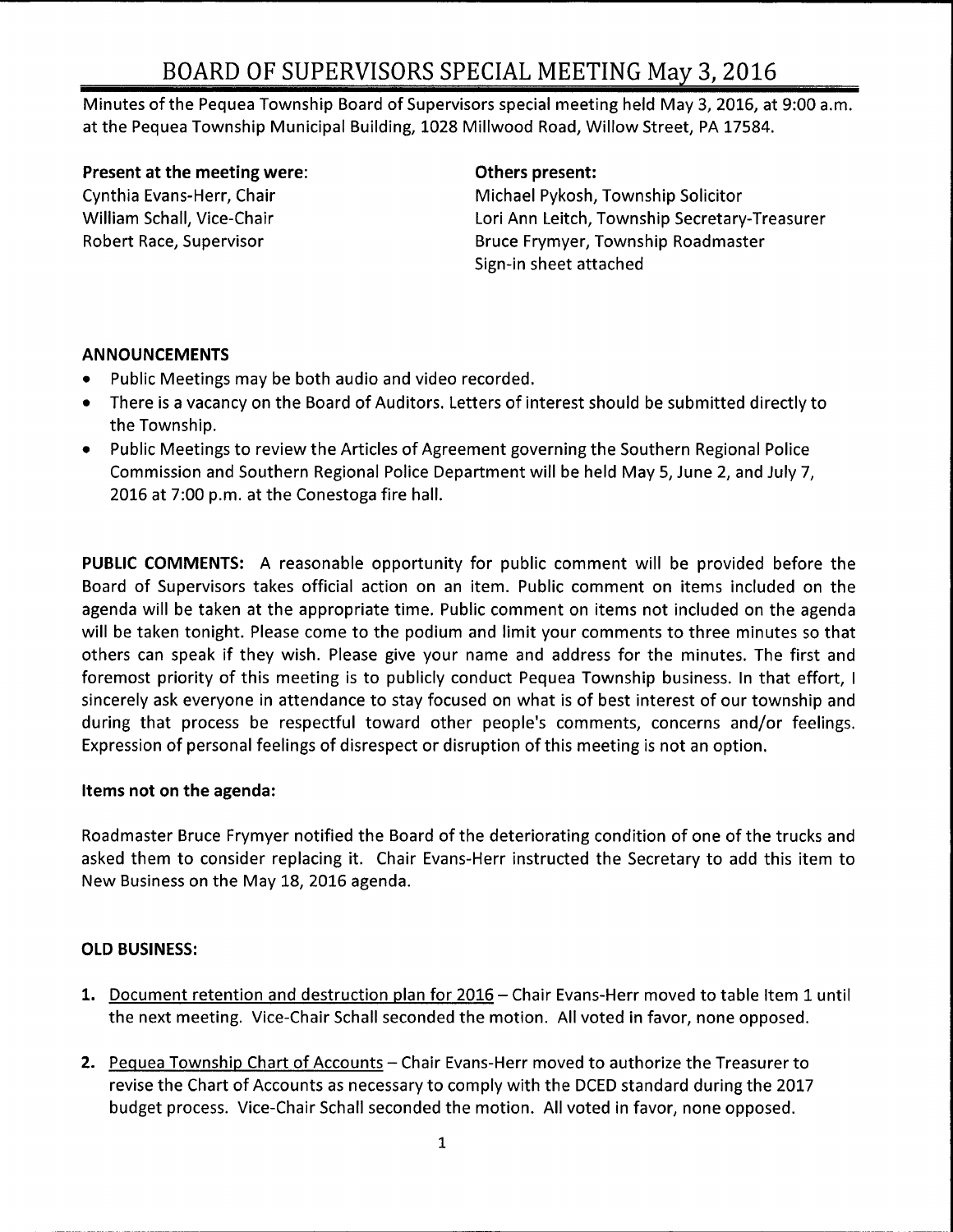- 3. Establish Capital Reserve and Operating Reserve Accounts Chair Evans-Herr moved to table Item 3 until the next meeting. Vice- Chair Schall seconded the motion. All voted in favor, none opposed.
- 4. Authorize signage for Equestrian Estates Horse Farm Bed & Breakfast Chair Evans-Herr moved to table Item 4 until the next meeting. Vice-Chair Schall seconded the motion. All voted in favor, none opposed.
- 5. Municipal Trash Haulers Ordinance— Chair Evans- Herr moved to table Item 5 until the next meeting. Vice-Chair Schall seconded the motion. All voted in favor, none opposed.
- 6. Snow Removal Contracts for Vendors— Chair Evans- Herr moved to table Item 6 until the next meeting. Vice-Chair Schall seconded the motion. All voted in favor, none opposed.
- 7. Burning Ordinance Chair Evans-Herr moved to table Item 7 until the next meeting. Vice-Chair Schall seconded the motion. All voted in favor, none opposed.
- 8. Consider Rental Ordinance Chair Evans-Herr moved to table Item 8 until the next meeting. Vice-Chair Schall seconded the motion. All voted in favor, none opposed.
- 9. Pequea Township seat on the Suburban Lancaster Sewer Authority- Chair Evans- Herr moved to table Item 9 until the next meeting. Vice-Chair Schall seconded the motion. All voted in favor, none opposed.
- 10. Radcliff Road Bridge Chair Evans-Herr moved to table Item 10 until the next meeting. Vice-Chair Schall seconded the motion. All voted in favor, none opposed.

#### NEW BUSINESS:

1. Consider enforcement action for Zoning Ordinance violation at 5 Dogwood Lane - Chair Evans-Herr moved to authorize the Zoning Officer to file <sup>a</sup> citation with the Magisterial District Justice. Supervisor Race seconded the motion. All voted in favor, none opposed.

2. Consider Willow Run Phase 1 Bond Reduction Request #1 - Chair Evans-Herr moved to amend the meeting minutes with Solanco Engineering Associates LLC's letter dated April 21, 2016 regarding Willow Run Phase 1 Bond Reduction Request #1. Vice-Chair Schall seconded the motion. All voted in favor, none opposed.

Chair Evans- Herr moved to authorize the Secretary to contact the Zoning Officer regarding the additional charge to be collected as <sup>a</sup> penalty pursuant to the 2016 Pequea Township Fee Resolution for the construction of <sup>a</sup> shed without <sup>a</sup> permit as referenced in Item 13 of Solanco Engineering Associates LLC's letter. Vice-Chair Schall seconded the motion. All voted in favor, none opposed.